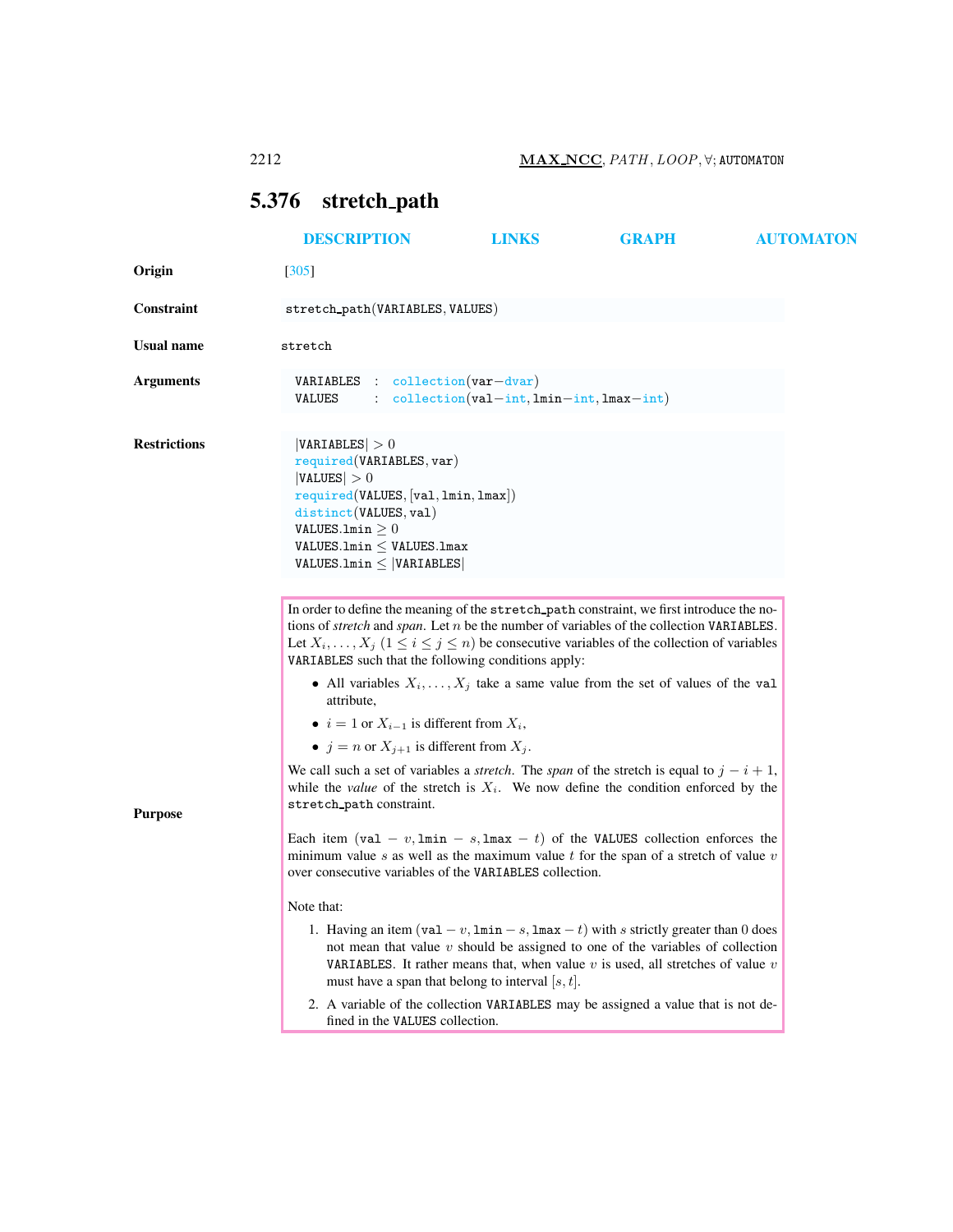| <b>Example</b> |  |
|----------------|--|
|----------------|--|

| $\left[\begin{array}{c} \left\langle 6,6,3,1,1,1,6,6\right\rangle,\\ \left\langle \begin{array}{cc} \text{val}-1 & \text{lnin}-2 & \text{lnax}-4,\\ \left\langle \begin{array}{cc} \text{val}-2 & \text{lnin}-2 & \text{lnax}-3,\\ \text{val}-3 & \text{lnin}-1 & \text{lnax}-6,\\ \text{val}-6 & \text{lnin}-2 & \text{lnax}-2 \end{array} \right\rangle \end{array} \right] \end{array}\right]$ |  |
|---------------------------------------------------------------------------------------------------------------------------------------------------------------------------------------------------------------------------------------------------------------------------------------------------------------------------------------------------------------------------------------------------|--|
| The stretch path constraint holds since the sequence $6\ 6\ 3\ 1\ 1\ 1\ 6\ 6$ contains<br>four stretches $6, 6, 3, 1, 1, 1$ , and $6, 6$ respectively verifying the following conditions:                                                                                                                                                                                                         |  |
| • The span of the first stretch 6 6 is located within interval $\left[2, 2\right]$ (i.e., the limit associ-<br>ated with value 6).                                                                                                                                                                                                                                                                |  |
| • The span of the second stretch 3 is located within interval $[1, 6]$ (i.e., the limit asso-<br>ciated with value 3).                                                                                                                                                                                                                                                                            |  |
| • The span of the third stretch 1 1 1 is located within interval $[2, 4]$ (i.e., the limit<br>associated with value 1).                                                                                                                                                                                                                                                                           |  |
| • The span of the fourth stretch 6 6 is located within interval $[2, 2]$ (i.e., the limit<br>associated with value 6).                                                                                                                                                                                                                                                                            |  |
| VARIABLES  > 1<br>range(VARIABLES.var) > 1<br> VARIABLES  >  VALUES <br> VALUES  > 1<br>$sum(VALUES.lmin) \leq  VARIABLES $                                                                                                                                                                                                                                                                       |  |
| $VALUESumax \leq  VARIABLES $                                                                                                                                                                                                                                                                                                                                                                     |  |

# Symmetries • Items of VARIABLES can be reversed.

Typical

• Items of VALUES are permutable.

- All occurrences of two distinct values in VARIABLES.var or VALUES.val can be swapped; all occurrences of a value in VARIABLES.var or VALUES.val can be renamed to any unused value.
- Usage The article [305], which originally introduced the stretch constraint, quotes rostering problems as typical examples of use of this constraint.
- Remark We split the original stretch constraint into the stretch path and the stretch circuit constraints that respectively use the PATH LOOP and the CIRCUIT LOOP arc generators. We also reorganise the parameters: the VALUES collection describes the attributes of each value that can be assigned to the variables of the stretch path constraint. Finally we skipped the pattern constraint that tells what values can follow a given value. A extension of this constraint (i.e., stretch plus pattern), called forced shift stretch, where one can specify for each value  $v$  with a 0-1 variable, whether it should occur at least once or not at all, was proposed in [209]. By reduction to Hamiltonian path it was shown that enforcing arc-consistency for forced shift stretch is NP-hard [209].
- Algorithm A first filtering algorithm was described in the original article of G. Pesant [305]. A second filtering algorithm, based on dynamic programming, achieving arc-consistency is depicted in  $[208, 209]$ . It also handles the fact that some values can be followed by only a given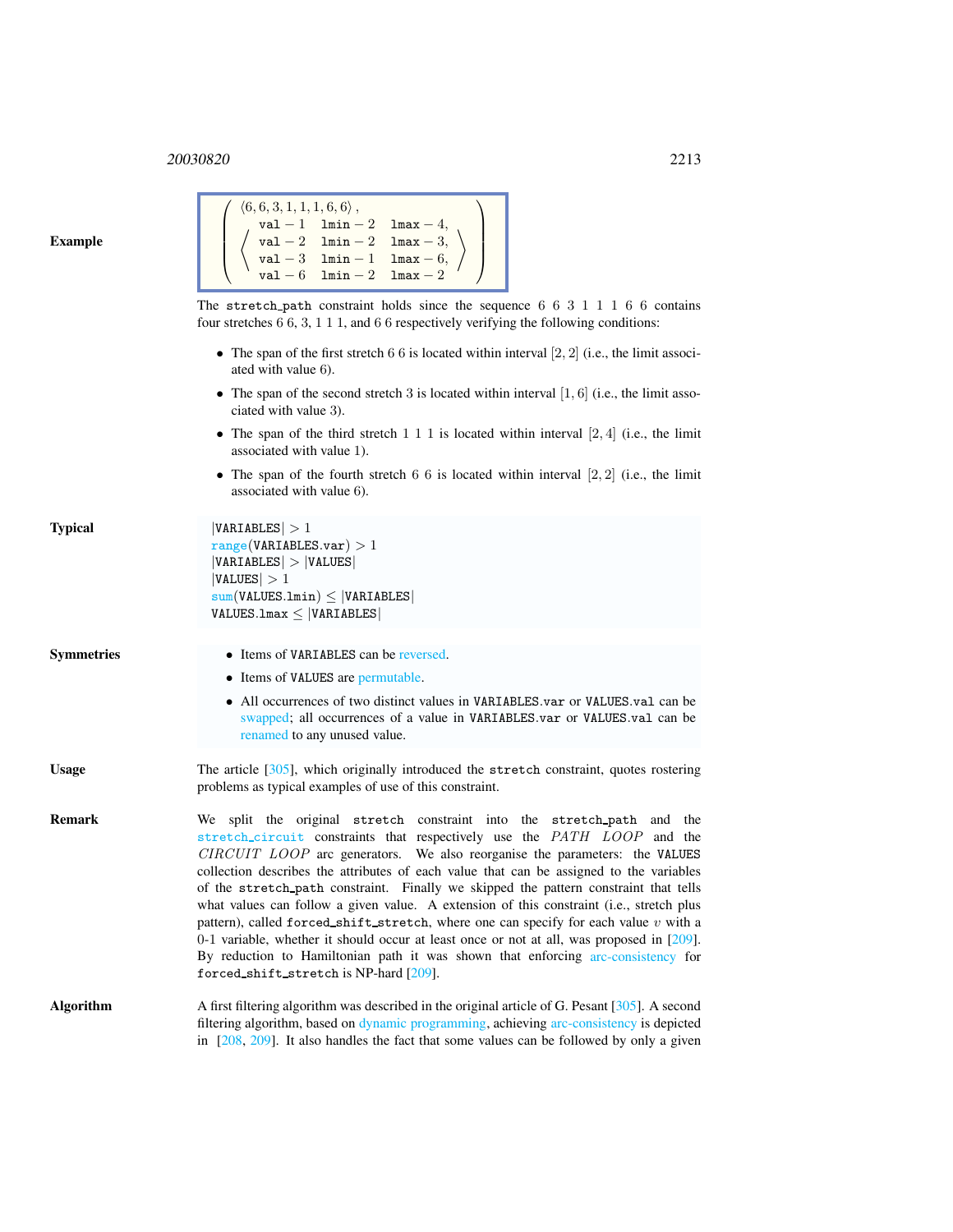<span id="page-2-0"></span>subset of values. An other alternative achieving arc-consistency is to use the automaton described in the Automaton slot. Systems stretchPath in [Choco](http://choco.emn.fr/), stretch in [JaCoP](http://www.jacop.eu/). See also common keyword: change\_continuity, group *(timetabling constraint)*, group skip isolated item *(timetabling constraint,sequence)*, min size full zero stretch *(sequence)*, pattern *(sliding sequence constraint,timetabling constraint)*, sliding distribution *(sliding sequence constraint)*, stretch circuit *(sliding sequence constraint,timetabling constraint)*. generalisation: stretch\_path\_partition(variable *replaced by* variable ∈ partition*)*. uses in its reformulation: stretch circuit. Keywords characteristic of a constraint: automaton, automaton without counters, reified automaton constraint. combinatorial object: sequence. constraint network structure: Berge-acyclic constraint network. constraint type: timetabling constraint, sliding sequence constraint. filtering: dynamic programming, arc-consistency. final graph structure: consecutive loops are connected.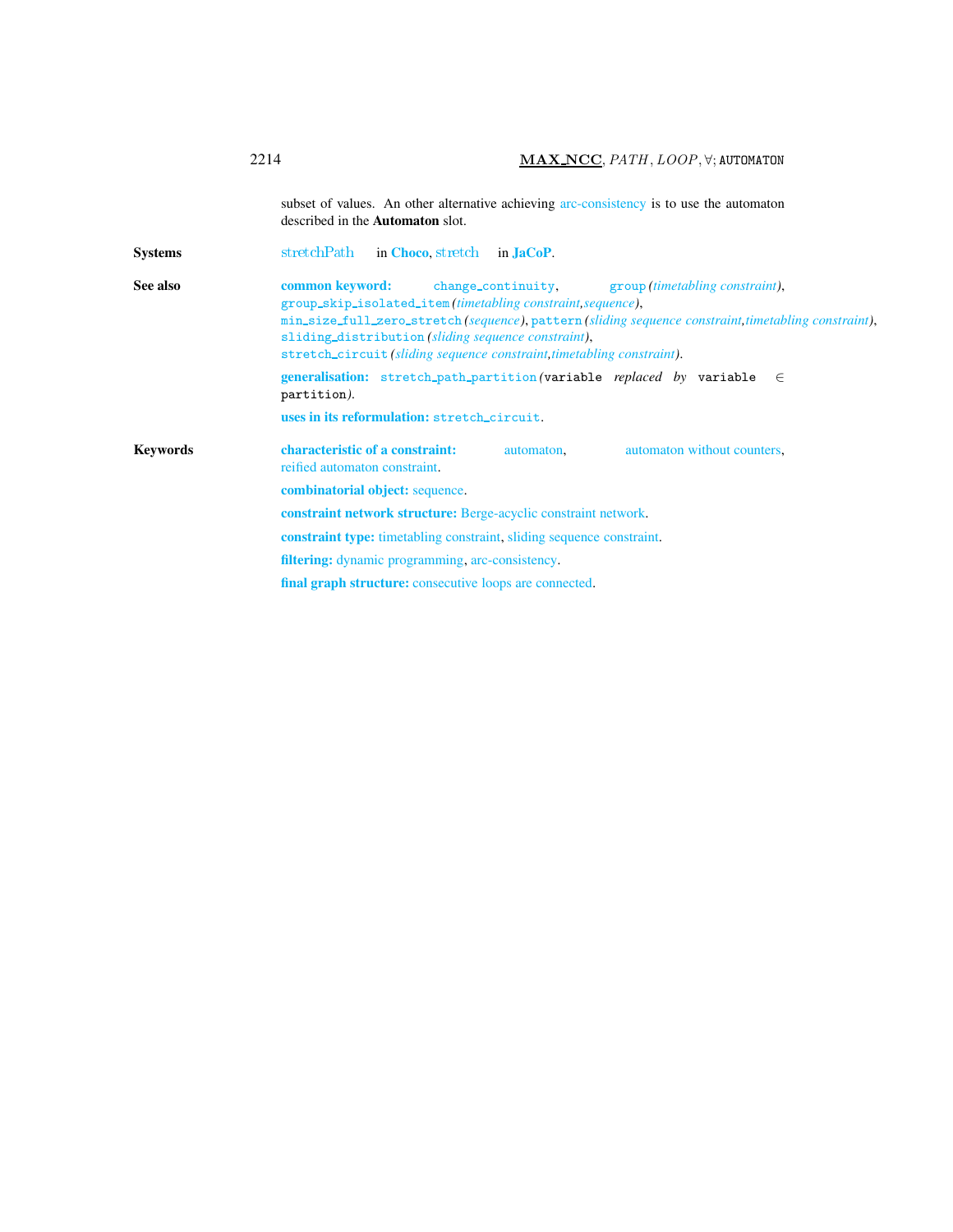<span id="page-3-0"></span>For all items of VALUES:

| Arc input(s)               | VARIABLES                                                                                                                   |
|----------------------------|-----------------------------------------------------------------------------------------------------------------------------|
| Arc generator              | $PATH \rightarrow collection(variables1, variables2)$<br>$\textit{LOOP} \mapsto \text{collection}($ variables1, variables2) |
| Arc arity                  | $\overline{2}$                                                                                                              |
| Arc constraint(s)          | $\bullet$ variables1.var = VALUES.val<br>$\bullet$ variables2.var $=$ VALUES val                                            |
| <b>Graph property(ies)</b> | $\bullet$ not_in(MIN_NCC, 1, VALUES.1min - 1)<br>$\bullet$ MAX_NCC $<$ VALUES.1max                                          |

Graph model Part (A) of Figure [5.734](#page-3-1) shows the initial graphs associated with values 1, 2, 3 and 6 of the Example slot. Part (B) of Figure [5.734](#page-3-1) shows the corresponding final graphs associated with values 1, 3 and 6. Since value 2 is not assigned to any variable of the VARIABLES collection the final graph associated with value 2 is empty. The stretch path constraint holds since:

- For value 1 we have one connected component for which the number of vertices 3 is greater than or equal to 2 and less than or equal to 4,
- For value 2 we do not have any connected component,
- For value 3 we have one connected component for which the number of vertices 1 is greater than or equal to 1 and less than or equal to 6,
- For value 6 we have two connected components that both contain two vertices: this is greater than or equal to 2 and less than or equal to 2.



<span id="page-3-1"></span>Figure 5.734: Initial and final graph of the stretch path constraint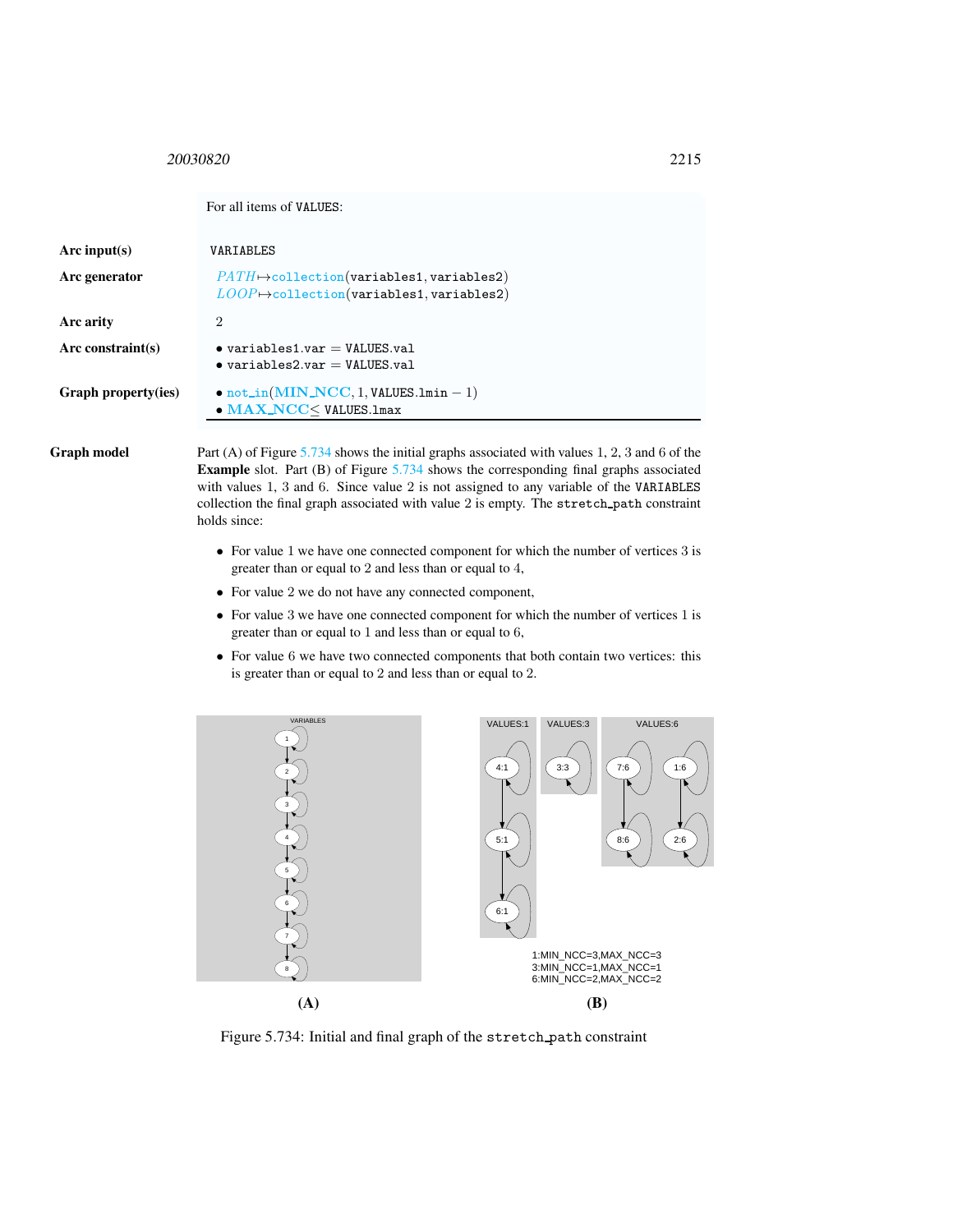During the presentation of this constraint at CP'2001 the following point was mentioned: it could be useful to allow domain variables for the minimum and the maximum values of a stretch. This could be achieved in the following way: the lmin (respectively lmax) attribute would now be a domain variable that gives the size of the shortest (respectively longest) stretch. Finally within the Graph property(ies) slot we would replace  $\geq$  (and  $\leq$ )  $by =.$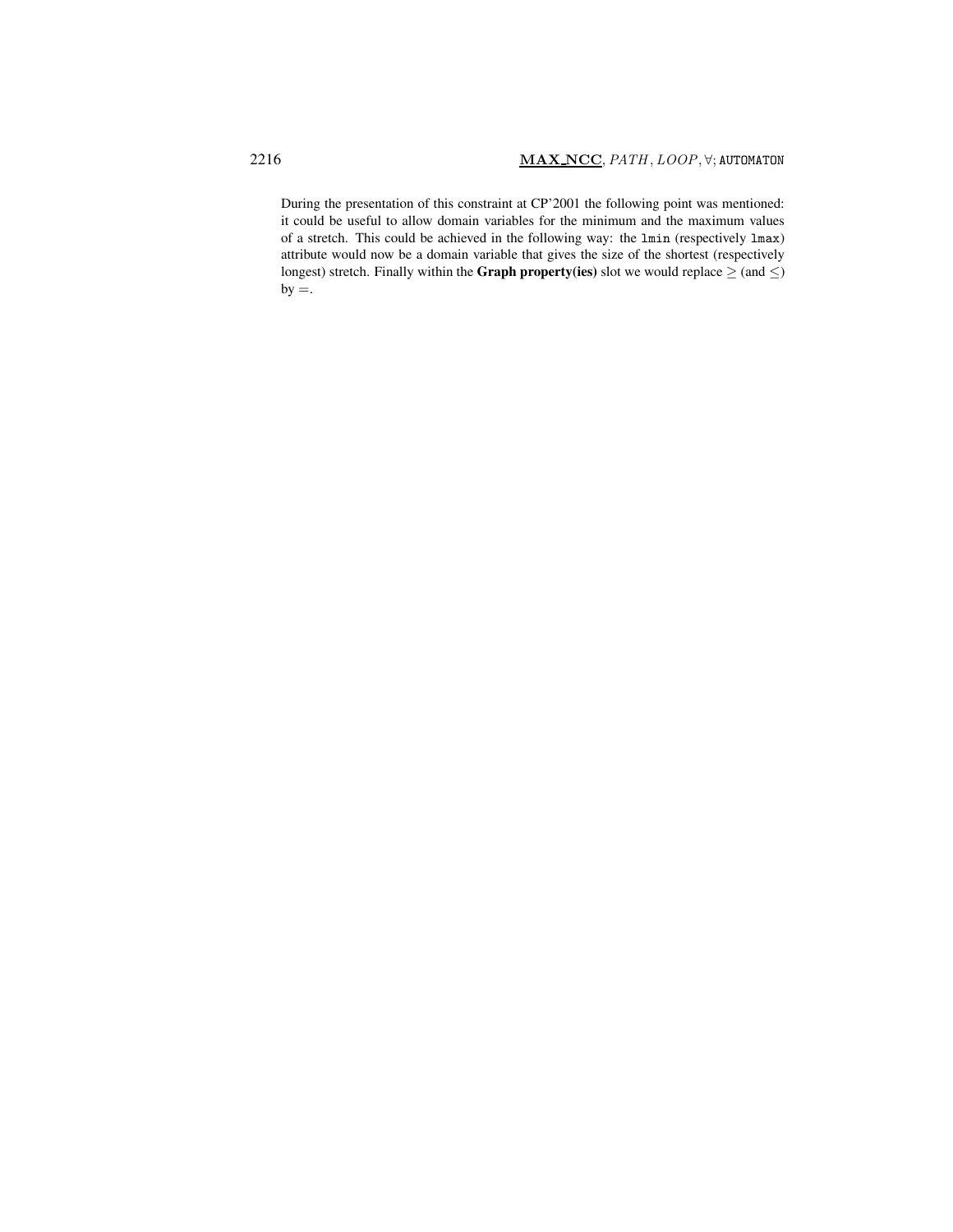**Automaton** Let n and m respectively denote the quantities  $|VARIABLES|$  and  $|VALUES|$ . Furthermore, let val<sub>i</sub>, lmin<sub>i</sub> and lmax<sub>i</sub>,  $(i \in [1, m])$ , respectively be shortcuts for the expressions VALUES $[i]$ .val, VALUES $[i]$ .lmin and VALUES $[i]$ .lmax. Without loss of generality, we assume that all the lmin attributes of the items of the VALUES collection are at least equal to 1. The following automaton  $\mathcal A$  involving  $1 + \text{Im}ax_1 + \text{Im}ax_2 + \cdots + \text{Im}ax_m$  states only accepts solutions to the stretch path constraint. Automaton  $A$  has the following states:

- <span id="page-5-0"></span>• an initial state  $s$  that is also an accepting state,
- $\forall i \in [1, m], \forall j \in [1, \texttt{lmin}_i 1]$ , a non-accepting state  $s_{i,j}$ ,
- $\forall i \in [1, m], \forall j \in [\text{lmin}_i, \text{lmax}_i],$  an accepting state  $s_{i,j}$ .

Transitions of  $A$  are defined in the following way:

- $\forall i \in [1, m]$ , a transition from s to  $s_{i,1}$  labelled by condition  $X_l = \text{val}_i$ ,
- a transition from s to s labelled by condition  $X_l \neq \text{val}_1 \wedge X_l \neq \text{val}_2 \wedge \cdots \wedge X_l \neq \emptyset$  $val_m$ ,
- $\forall i \in [1, m], \forall j \in [\text{lmin}_i, \text{lmax}_i],$  a transition from  $s_{i,j}$  to s labelled by condition  $X_l \neq \texttt{val}_1 \land X_l \neq \texttt{val}_2 \land \dots \land X_l \neq \texttt{val}_m,$
- $\forall i \in [1, m], \forall j \in [1, \texttt{Imax}_i-1],$  a transition from  $s_{i,j}$  to  $s_{i,j+1}$  labelled by condition  $X_l = \texttt{val}_i,$
- $\forall i \in [1, m], \forall j \in [\text{lmin}_i, \text{lmax}_i], \forall k \neq i \in [1, m]$ , a transition from  $s_{i,j}$  to  $s_{k,1}$ labelled by condition  $X_l = \text{val}_k$ .

Figure [5.735](#page-6-0) depicts the automaton associated with the stretch path constraint of the Example slot. Transitions labels 0, 1, 2, 3 and 4 respectively correspond to the conditions  $X_l \neq 1 \wedge X_l \neq 2 \wedge X_l \neq 3 \wedge X_l \neq 6, X_l = 1, X_l = 2, X_l = 3, X_l = 6$  (since values 1, 2, 3 and 6 respectively correspond to the values of the first, second, third and fourth item of the VALUES collection). The stretch path constraint holds since the corresponding sequence of visited states,  $s$   $s_{41}$   $s_{42}$   $s_{31}$   $s_{11}$   $s_{12}$   $s_{13}$   $s_{41}$   $s_{42}$ , ends up in an accepting state (i.e., accepting states are denoted graphically by a double circle in the figure).